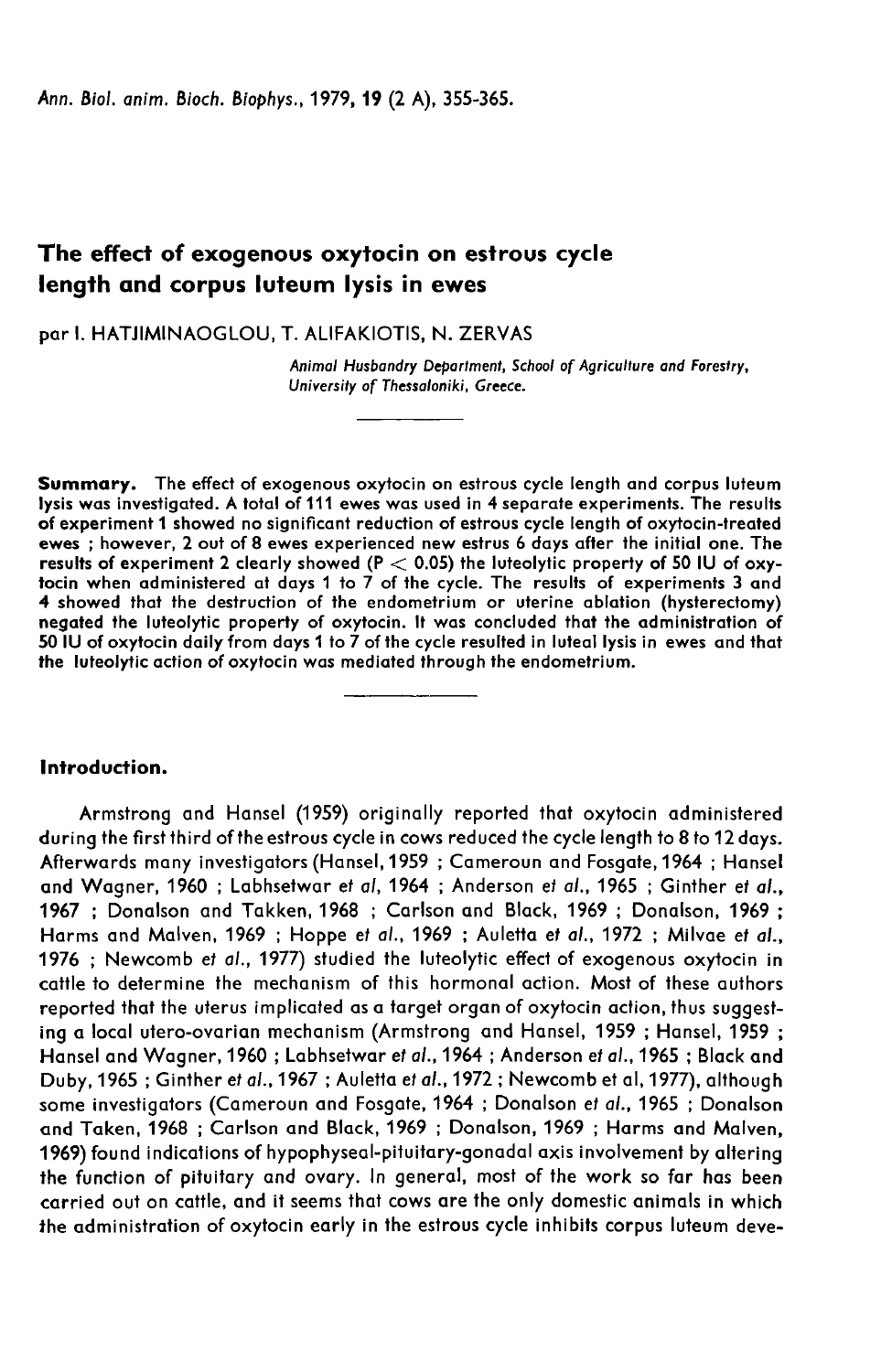lopment and shortens the estrous cycle. The object of the present investigation was to determine the effect of exogenous oxytocin on the length of the estrous cycle and on lysis of the corpus luteum in ewes and to interpret the possible mechanism of this hormonal action.

# Material and methods.

Four separate experiments were carried out in the present study.

Experiment 1. - Twenty-four cycling ewes of a local milking breed (Karagouniko) were synchronized subcutaneous silicone rubber implants containing 375 mg of progesterone and left in place for 14 days. As the ewes came into estrus, they were individually identified by numbered plastic eartags and randomly assigned to 3 experimental groups of 9 animals each. Estrus was detected by vasectomized rams and the presence of corpora lutea was ascertained by laparotomy on day 2 (day  $0 =$  estrus) of the cycle. The ewes in group 1 received an intramuscular injection of 50 IU of oxytocin daily from days 1 to 7 of the estrous cycle ; the animals in group 2 received the same injection daily from days 8 to 14. The ewes in group 3 received no treatment and served as controls. All ewes were kept with 2 vasectomized rams and checked for estrus 3 times daily for a period of 25 days. Table 1 shows the overall experimental design.

#### TABLE 1

| Treatment                                    | Days<br>injected $(1)$ | Day of<br>laparotomy (2) | No ewes $(3)$ |
|----------------------------------------------|------------------------|--------------------------|---------------|
|                                              | 1-7                    |                          |               |
| Oxytocin 50 IU $(4)$<br>Oxytocin 50 IU $(4)$ | $8 - 14$               |                          | 8             |
| Controls $\binom{5}{2}$                      |                        |                          |               |

### Experimental design

 $(1)$  Day 0 = day of estrus.

(2) For ascertaining ovulation.

(3) All ewes were synchronized using progesterone implants for 14 days.

(4) Intramuscular daily injections.

(5) No treatment.

Experiment 2.  $-$  A total of 30 ewes were used in this trial to further examine the luteolytic effect of exogenous oxytocin on the corpus luteum itself. As in experiment 1, the ewes were synchronized and divided into 3 equal groups. The ewes in groups 1 and 2 were treated with oxytocin, as in the first experiment, while the ewes in group 3 received no treatment and served as controls. Estrus was detected by vasectomized rams and ascertained by laparotomy at day 2 of the estrous cycle. All the ewes of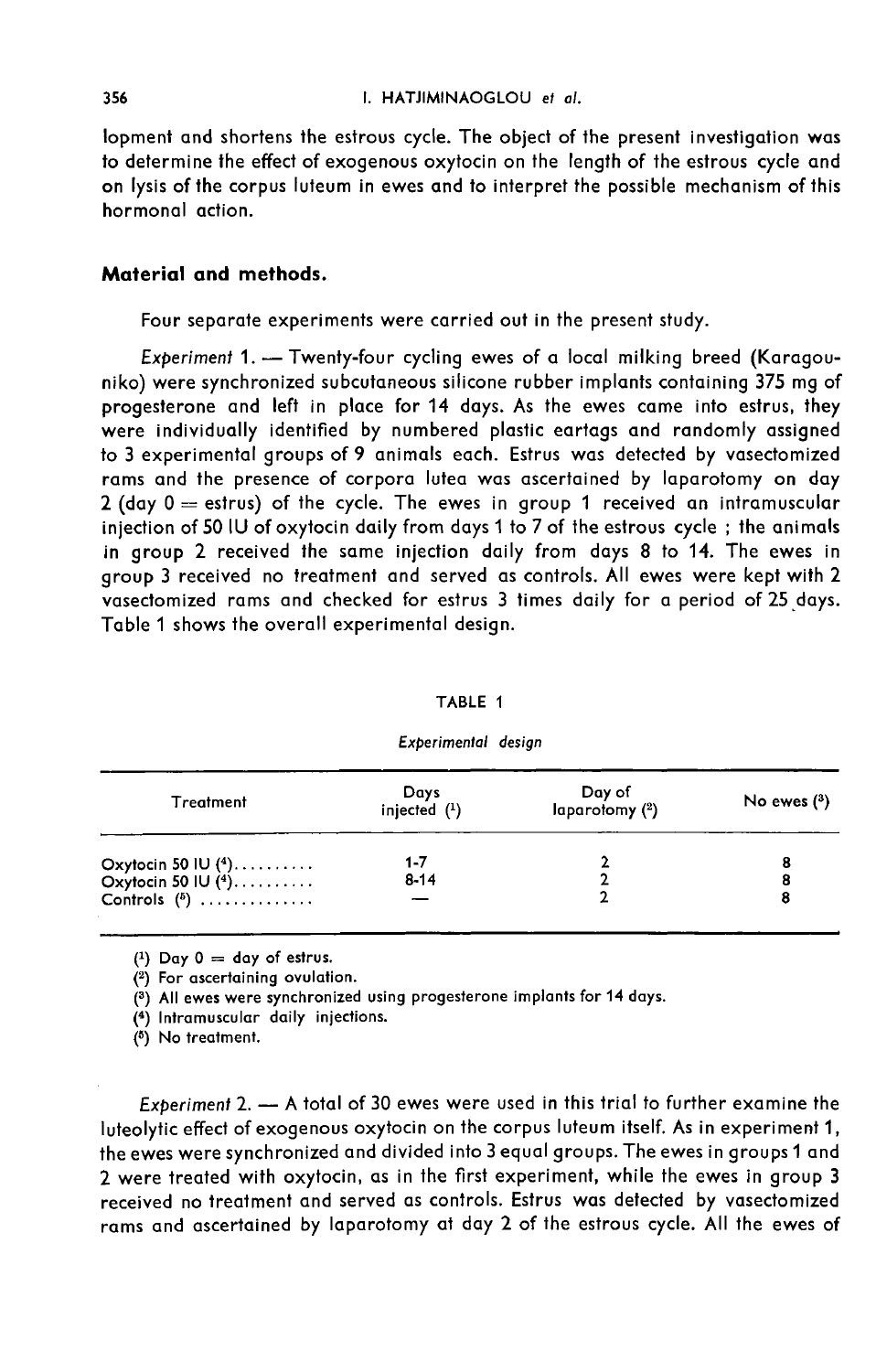the 3 groups were autopsied on day 13 of the cycle and the corpora lutea were carefully dissected and weighed. Table 2 shows the overall experimental design.

### TABLE 2

#### Experimental desian

| <b>Treatment</b>                               | Days<br>injected $(1)$ | Day of<br>laparotomy (1) | Day of<br>slaughter $(1)$ | No<br>ewes $(2)$ |
|------------------------------------------------|------------------------|--------------------------|---------------------------|------------------|
|                                                | $1 - 7$                |                          |                           | 10               |
| Oxytocin 50 IU $(^3)$<br>Oxytocin 50 IU $(^3)$ | $8 - 14$               |                          | 13                        | 10               |
| Controls $(4)$                                 |                        |                          | 13                        | 10               |

 $(1)$  Day  $0 = day$  of estrus.

(2) All ewes were synchronized using progesterone implants for 14 days.

(<sup>3</sup>) Intramuscular daily injections.

 $(4)$  No treatment.

Experiment 3. - This experiment investigated corpus luteum functioning under the action of exogenous oxytocin and the possible luteolytic mechanism of this hormone. A total of 33 ewes were synchronized using progesterone implants for 14 days and 1 000 IU of PMS on the day of implant removal ; they were divided into 3 equal groups as they came into estrus. Vasectomized rams were used to detect estrus. The ewes of groups 1 and 2 were given an intramuscular injection of 50 IU of oxytocin daily from days 1 to 7 of the estrous cycle, while ewes of group 3 received no treatment and served as controls. All ewes were laparotomized on day 3, reproductive tracts were exteriorized and the uteri of group 1 ewes were infused with 20 cc of a 10 p. 100 phenol solution (endometrium-modified group) ; the uteri of group 2 ewes infused with 20 cc of physiological saline solution (endometrium-intact group). Control ewes received no intrauterine infusion. The intrauterine infusion of a 10 p. 100 phenol solution was found (Alifakiotis, 1973 ; Foote et al., 1974 ; Alifakiotis, 1977) to destroy the secretory portion of the endometrium in sheep and to cause luteal maintenance. All ewes were autopsied on day 12 of the cycle. The genital tracts were dissected and specimens from the two uterine horns of each ewe were removed and further processed using the standard hematoxylin-eosin staining method for determining the degree of endometrial destruction. The corpora lutea were removed, weighed and frozen for subsequent progesterone analysis. The progesterone content of the corpora lutea was extracted and measured using radioimmunoassay.

### Extraction and radioimmunoassay of progesterone.

We used the basic procedure described by Louis and Kittok (1973) with some minor modifications of corpus luteum progesterone extraction (Svejda and Foote, 1973). Each corpus luteum was homogenized in 3 ml of physiological saline solution<br>using a glass grinder. To account for procedural loss, 25 000 cmp (40 000 dmp) of<br>3H-1a, 2a, -progesterone were added for recovery. The lut using a glass grinder. To account for procedural loss, 25 000 cmp (40 000 dmp) of<br>3H-1a, 2a, -progesterone were added for recovery. The luteal emulsion was extracted twice using 5 ml of analytical grade diethyl ether for 30 sec. each time, and the pooled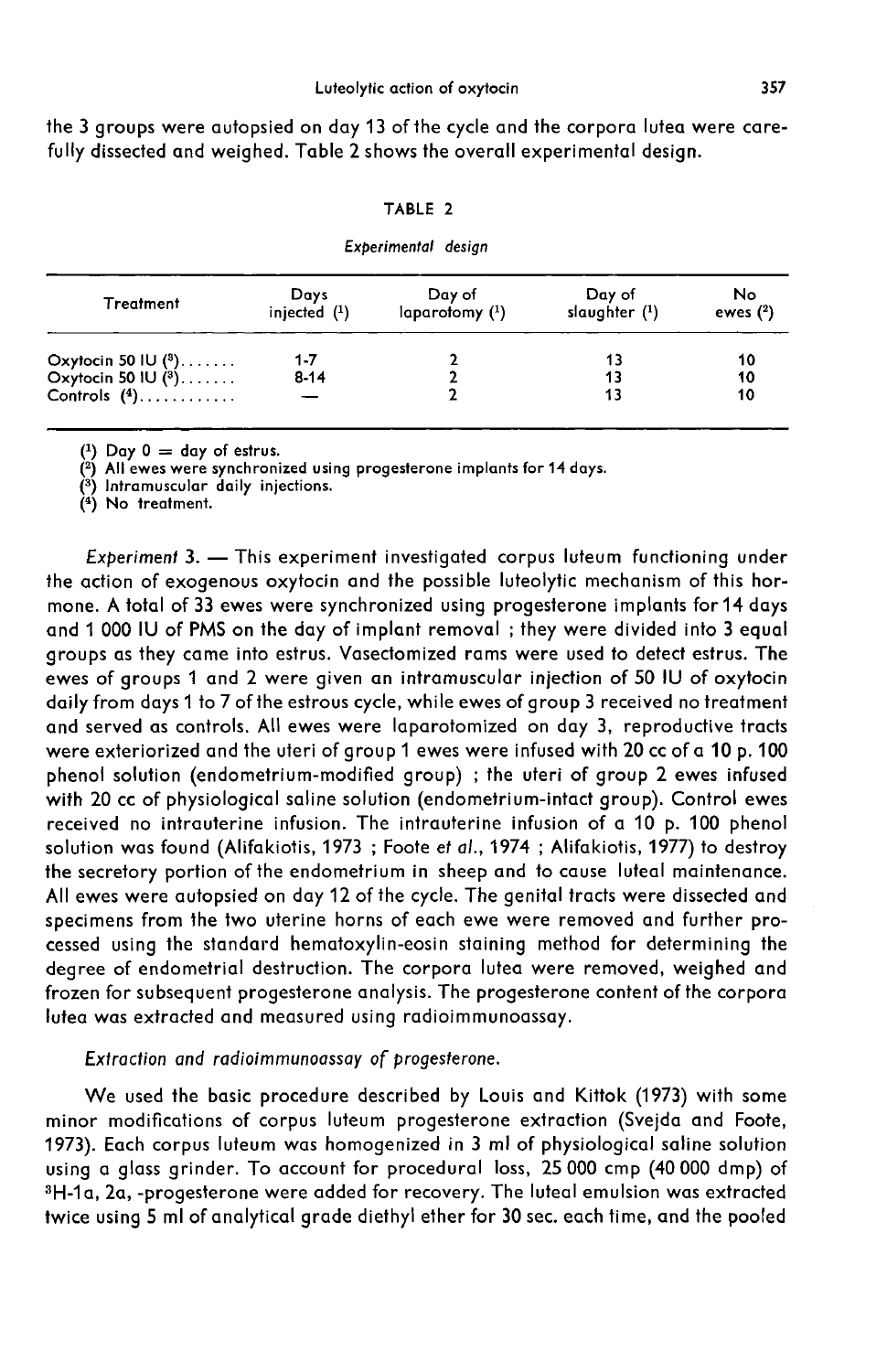extracts were washed with 1 ml of deionized water. The tubes containing the washed extracts were then stored at — 20 °C for 1 hr. to freeze the aqueous phase. The extracts destined for radioimmunoassay were decanted into 10 ml volumetric flasks and dried down under nitrogen at 40 °C ; the flasks were then made up to 10 ml by adding methyl alcohol. Aliquots of 1 ml volume were counted for procedural loss. A 10 ml aliquot taken from the first volumetric flask placed in a second 10 ml volumetric flask. The extract in the second flask was made up to 10 ml by again adding methyl alcohol. Aliquots of 0.1 ml were taken from these flasks, placed in triplicate glass culture tubes (12  $\times$  75 mm) and then dried down under nitrogen at 40 °C.

Normal rabbit sera, diluted 1 : 400 with 0.05 M EDTA (or 0.1 p. 100 Knox gelatin) in 0.01 M phosphate buffered saline, were used to dilute the antibody to 1 : 4 500. 0.2 mi of the antibody was added to each tube, wortexed for 10 sec. and allowed to incubate at room temperature for 30 min. Two hundred microliters of 0.1 p. 100 gelatin in 0.01 M phosphate buffered saline, containing 45 000 dpm of <sup>3</sup>H- 1a, 2a, -progesterone (New-England Nuclear, 96 c/m) were added to each tube. The contents of the tubes were mixed for 5 sec. and incubated for 12 to 18 hrs. at 5 °C.

To separate bound and free progesterone, 1.0 ml of 0.5 p. 100 dextran T70 (Pharmacia, Uppsala, Sweden) and 0.25 p. 100 carbon decolorizing neutral norit (Fisher Scientific Co.) in deionized water were added to each tube. The contents were mixed, incubated in an ice bath for 10 min. and then centrifuged at 2 500 g for 10 min. at 5 °C. A 0.5 ml aliquot of the supernatant fluid was diluted with a liquid scintillation fluid (Omnifluor) for quantification of radioactivity in a liquid scintillation spectrometer (Beckman, model 133). For comparison among assays, standard sera with high and low progesterone, and extracts from blank extraction tubes were assayed with each set of unknown luteal extracts. The data from the assay, based on standard curves, were reduced by computer. Table 2 shows the overall experimental design.

| Treatments                        |                          | Day of          | Day of laparotomy     | Day of        | No.        |
|-----------------------------------|--------------------------|-----------------|-----------------------|---------------|------------|
| Injection                         | Infusion $(1)$           | injection $(2)$ | and infusion $(^{2})$ | slaughter (2) | ewes $(3)$ |
| Oxytocin 50 IU (4) 10 p. 100 phe- | nol.                     | 1-7             |                       | 12            | 11 $(5)$   |
| Oxytocin 50 IU (4)                | Phys. saline<br>solution | $1 - 7$         | 2                     | 12            | 11 (6)     |
| Controls $(?) \ldots \ldots$      |                          |                 | 2                     | 12            | 11         |
|                                   |                          |                 |                       |               |            |

| <b>TABLE 3</b>      |  |
|---------------------|--|
| Experimental desian |  |

 $(1)$  Intrauterine 20 cc.

 $(2)$  Day 0 = day of estrus.

(3) All ewes were synchronized using progesterone implants for 14 days and 1 000 IU PMS at day of implant removal.

(4) Intramuscular daily injections.

<sup>(5)</sup> Endometrium-modified ewes.

(6) Endometrium-intact ewes.

 $(7)$  No treatment, endometrium-intact ewes.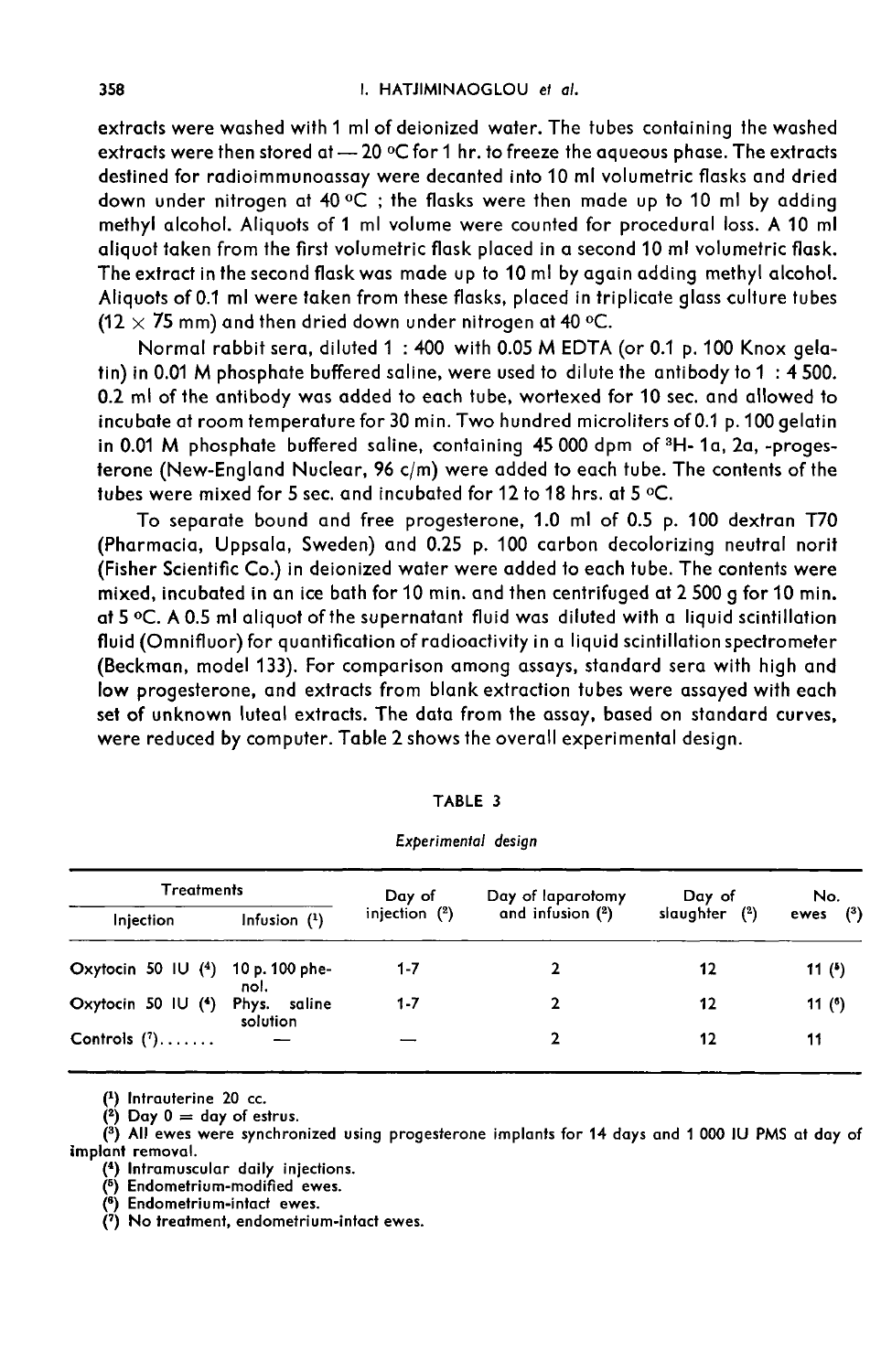### Luteolytic action of oxytocin

Experiment 4.  $-$  A total of 24 ewes was used in this experiment to further elicit the pathway of oxytocin as a luteolytic substance. The ewes were allotted to 3 equal groups as they came into estrus after synchronization. Vasectomized rams were used for estrus detection. Ewes in group 1, serving as controls, received 50 IU of oxytocin from days 1 to 7 of the estrous cycle and were laparotomized on day 10. The ewes in group 2 also received 50 IU of oxytocin from days 1 to 7 and were hysterectomized on day 3 of the cycle. The ewes in the third group were hysterectomized on groups us mey cume mo estrus different synchronization. Vasecionized rams were<br>used for estrus detection. Ewes in group 1, serving as controls, received 50 IU of<br>oxytocin from days 1 to 7 of the estrous cycle and were lap were autopsied on day 13 of the cycle and the corpora lutea were removed and weighed. Table 4 shows the overall experimental design.

| TABLE 4             |  |
|---------------------|--|
| Experimental desian |  |

| Treatment                                          |                                | Day of          | Day of        | Day of          | No.        |
|----------------------------------------------------|--------------------------------|-----------------|---------------|-----------------|------------|
| Injection                                          | Surgery                        | injection $(1)$ | surgery $(1)$ | slavghter $(1)$ | ewes $(2)$ |
| Oxytocin 50 IU (3) Laparotomy                      |                                | $1 - 7$         | 10            | 13              | 8 (5)      |
| Oxytocin 50 IU (3) Laparotomy and                  | hysterectomy                   | $1 - 7$         | 3             | 13              | 8(6)       |
| PGF <sub>2<math>\alpha</math>-tham 25 mg (4)</sub> | Laparotomy and<br>hysterectomy | 10              | 8             | 13              | 8(6)       |

 $(1)$  Day  $0 = day$  of estrus.

(2) All ewes were synchronized using progesterone implants for 14 days.

(3) Intramuscularly daily injections.

(4) One intramuscular injection.

(<sup>5</sup>) Endometrium-intact ewes.

 $(6)$  Hysterectomized ewes.

The results of all the experiments were statistically analyzed using analysis of variance ; the treatments were compared by the Duncan method (Duncan, 1955).

## Results.

Experiment  $1. -$  The effect of exogenous oxytocin on estrous cycle length is presented in figure 1. All the control ewes and 6 of the 8 oxytocin-treated animals during the first (days 1 to 7) and the second (days 8 to 14) halves of the estrous cycle had a mean estrous cycle length of 19.8 days (16 to 21 days), which is considered normal for this breed (Karagouniko milking breed), while 2 ewes from group 1 (oxytocin days 1 to 7) had an estrous cycle length of 6.0 days and 2 ewes from group 2 (oxytocin days 8 to 14) had an estrous cycle lasting 15 and 24 days, respectively. Although the results of this trial showed no significant reduction of estrous cycle length in oxytocin-treated and control ewes, the  $\frac{3}{2}$  ewes of group 1 (oxytocin days 1 to  $\overline{7}$ ), in which new estrus was detected 6 days after the initial one, tended to have a shorter estrous cycle. This trend becomes evident when comparing the interestrous periods between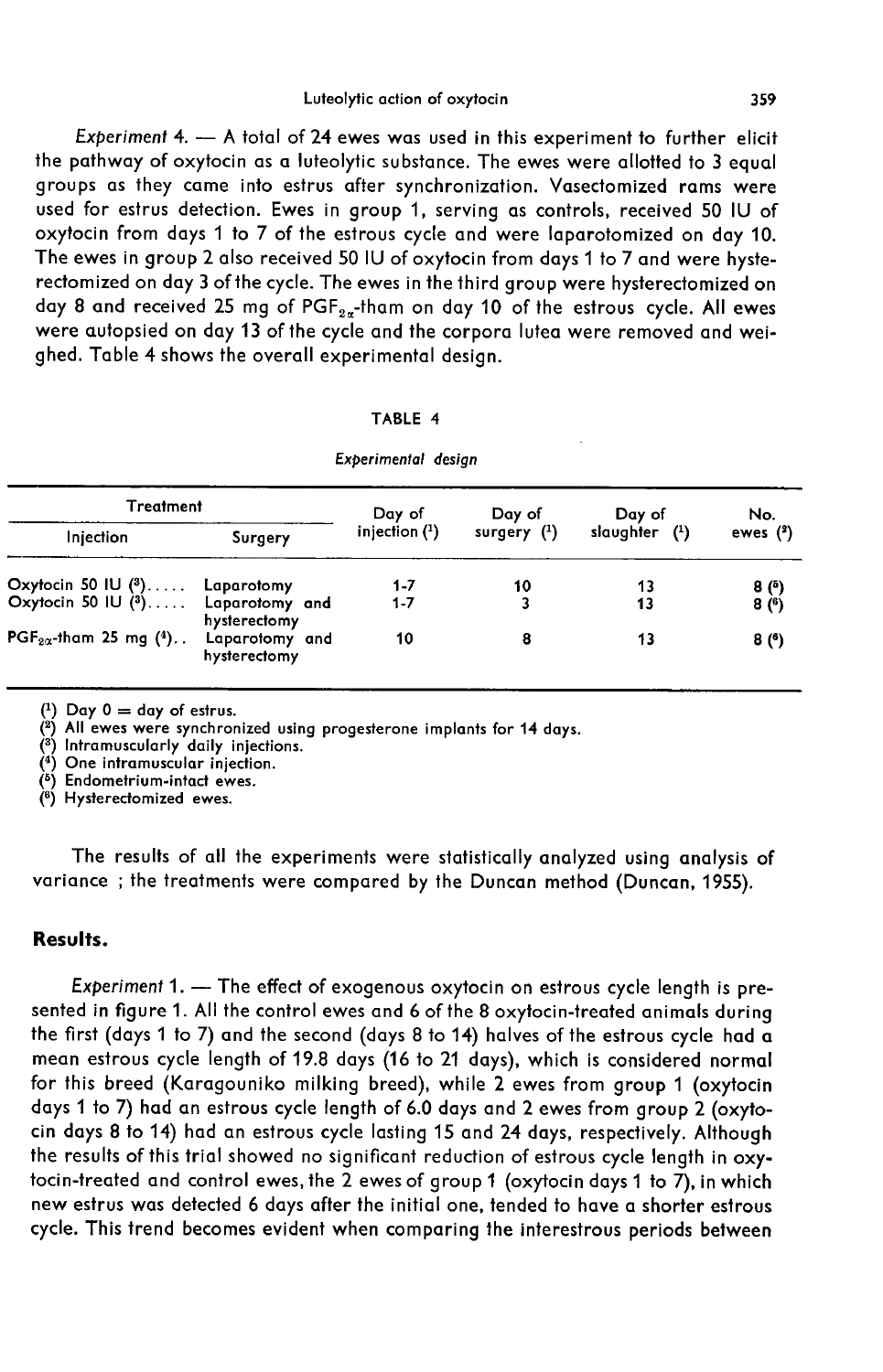the oxytocin-treated ewes during the first half of the cycle (15.13 days) and the oxytocin-treated ewes during the second half of the cycle (18.63 days), as well as the controls (18.75 days).



FIG. 1. - The effect of oxytocin on estrous cycle duration in ewes.

Experiment 2. - The luteolytic effect of exogenous oxytocin was evidenced during this experiment, as shown in table 5. The administration of 50 IU of oxytocin daily resulted in a significant ( $P < 0.05$ ) reduction of luteal weight as compared to that of the controls (518.4  $\pm$  41.4 and 564.6  $\pm$  49.9 vs 758.8  $\pm$  50.7 mg) on day 14 of the estrous cycle. A tendency for greater luteal reduction was observed when oxyto-

TABLE 5

| <b>Treatment</b>        | Days<br>injected $(1)$ | No.<br>ewes $(2)$ | Corpus luteum weight<br>$(x \pm \text{SE}, \text{mg})$ ( <sup>3</sup> ) |
|-------------------------|------------------------|-------------------|-------------------------------------------------------------------------|
| Oxytocin 50 IU $(4)$    | 1-7                    | 10                | 518.4 $\pm$ 41.4 (a)                                                    |
| Oxytocin 50 IU $(4)$    | $8 - 14$               | 10                | $564.6 + 49.9$ (a)                                                      |
| Controls $\binom{5}{2}$ |                        | 10                | $758.8 + 50.7$ (b)                                                      |

The effect of exogenous oxytocin on corpus luteum weight in ewes

 $(1)$  Day 0 = day of estrus.

(2) All ewes were synchronized using progesterone implants for 14 days.

(3) Corpora lutea removed from autopsied ewer at day 14 of estrous cycle.

(4) Intramuscular daily injections.

(5) No treatment. \*P  $<$  0.05 for comparison a to b.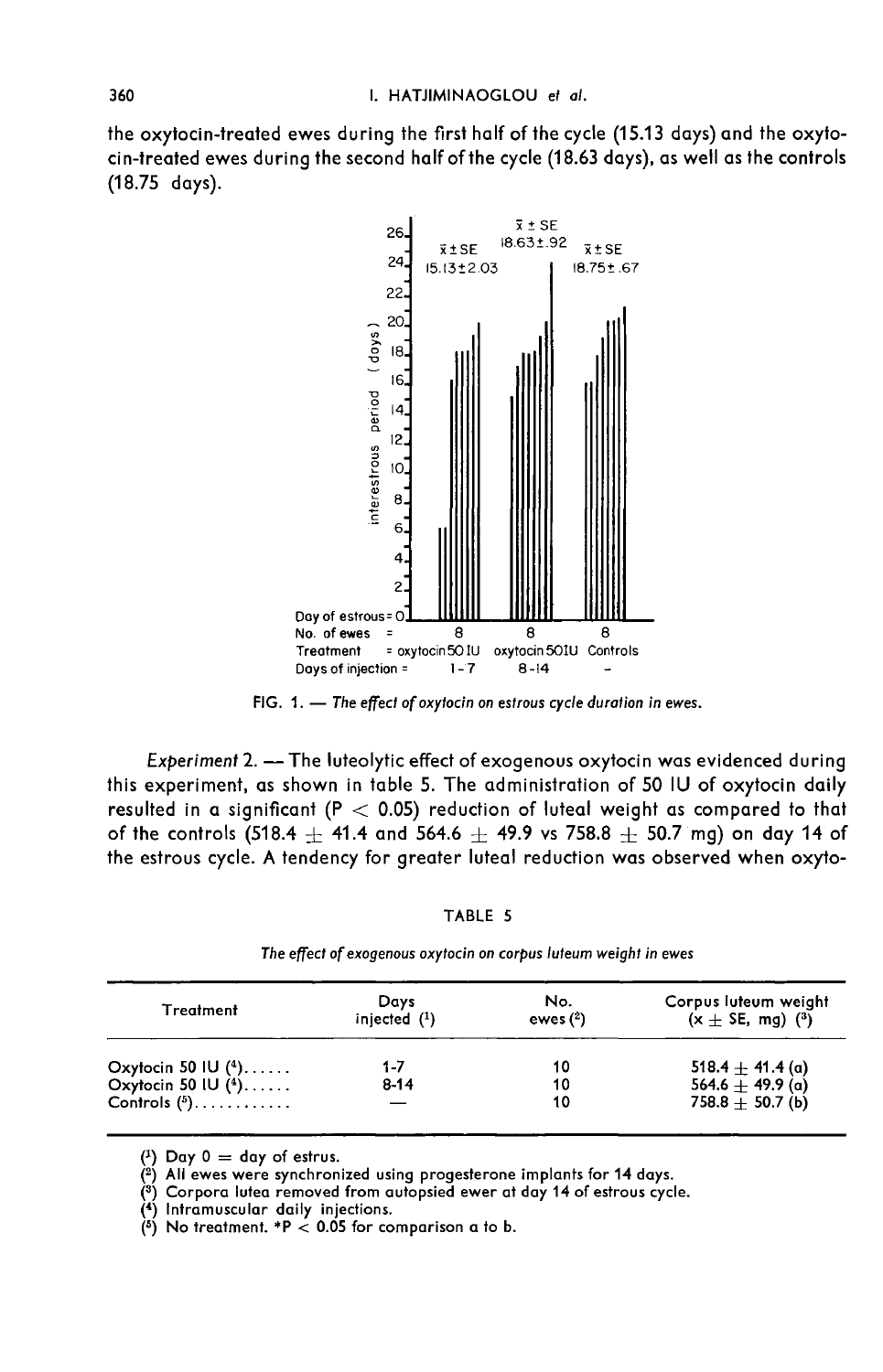cin was administered during the first half (days 1 to 7) as compared to ewes treated during the second half (days 8 to 14) of the estrous cycle (518.4  $+$  41.4 vs 564.6  $+$ 49.9 mg).

Experiment 3. - The luteolytic effect of exogenous oxytocin was further confirmed in this experiment by investigating the anatomical degeneration (weight) of the corpora lutea and their functional regression (luteal progesterone content) (Stormshak et al., 1963). The results of this experiment are summarized in table 6. Thus, oxytocin demonstrated a significant ( $P < 0.05$ ) luteolytic effect in oxytocin-treated ewes with intact endometrium (1 594.2  $\pm$  145.4 mg) as compared to untreated controls also having an intact endometrium (2 458.6  $\pm$  314.6 mg). However, the luteolytic property of oxytocin was negated in oxytocin-treated ewes with modified endometrium (2 514.8  $\pm$  272.7 mg), as shown by comparing the oxytocin-treated ewes with intact endometrium (1 594.2  $\pm$  145.4 mg; P  $<$  0.05) to the untreated controls with intact endometrium (2.458.6  $+$  314.6 mg). The progesterone content of the corpora lutea tended to follow the same patterns as luteal weight. Thus, the corpora lutea from oxytocintreated ewes with intact endometrium had lower progesterone content (9.55  $+$ 1.24  $\mu$ g/mg) than the corpora lutea from untreated controls with intact endometrium  $(13.22 + 2.31 \mu q/mq)$  or from oxytocin-treated ewes with modified endometrium  $(11.72 + 1.46 \mu g/mg).$ 

### TABLE 6

The effect of exogenous oxytocin on corpora lutea in ewes with intact and modified endometrium

|                                                                |                             |                |                                           | Corpora lutea (3)                                                                                                                        |                         |                                                                                                                    |  |
|----------------------------------------------------------------|-----------------------------|----------------|-------------------------------------------|------------------------------------------------------------------------------------------------------------------------------------------|-------------------------|--------------------------------------------------------------------------------------------------------------------|--|
| Treatment                                                      | Days<br>$(1)$ ,<br>injected | No.            | State of<br>ewes $(2)$  endometrium       | Weight<br>$(\bar{x} + \text{SE}, \text{mq})$                                                                                             | Progesterone<br>content | Progesterone<br>concentration<br>$(\bar{x} \pm \text{SE}, \text{mg})   (\bar{x} \pm \text{SE}, \mu g / \text{mg})$ |  |
| Oxytocin 50 IU $(4)$<br>Oxytocin 50 IU $(4)$<br>Controls $(5)$ | $1 - 7$<br>$1 - 7$          | 10<br>10<br>10 | modified $(^6)$<br>intact $(7)$<br>intact | $ 2,514.8 \pm 272.7$ (a) $ 27.07 \pm 5.55 $<br>$ 1,594.2 \pm 145.4$ (b) $ 14.14 \pm 3.04 $<br>$ 2,458.6 \pm 314.6$ (a) 32.23 $\pm$ 10.58 |                         | $11.72 + 1.46$<br>$9.55 + 1.24$<br>$13.22 + 2.31$                                                                  |  |

 $(1)$  Day  $0 = day$  of estrus.

(2) All ewes were synchronized using progesterone implants for 14 days and 1 000 IU PMS on day of implant removal.

(3) Corpora lutea removed from autopsied ewes on day 12 of estrous cycle.

(4) Intramuscular daily injections.

 $(5)$  No treatment.

 $\binom{6}{5}$  Intrauterine infusion of 20 cc of 10 p. 100 phenol solution at day 2 of estrous cycle.

(7) Intrauterine infusion of 20 cc of physiological saline solution at day 2 of estrous cycle.<br>\* P < 0.05 for comparison a to b (some saline solution at day 2 of estrous cycle.

 $P < 0.05$  for comparison a to b (same column).

Experiment 4. - The luteolytic effect of exogenous oxytocin was tested in hysterectomized ewes to determine the possible route of action of oxytocin as a luteolytic agent. The results of this trial are summarized in table 7. Thus, the administration of 50 IU of oxytocin from days 1 to 7 of the estrous cycle in ewes with intact uterus resulted in luteolysis, while in hysterectomized ewes the luteolytic property of oxytocin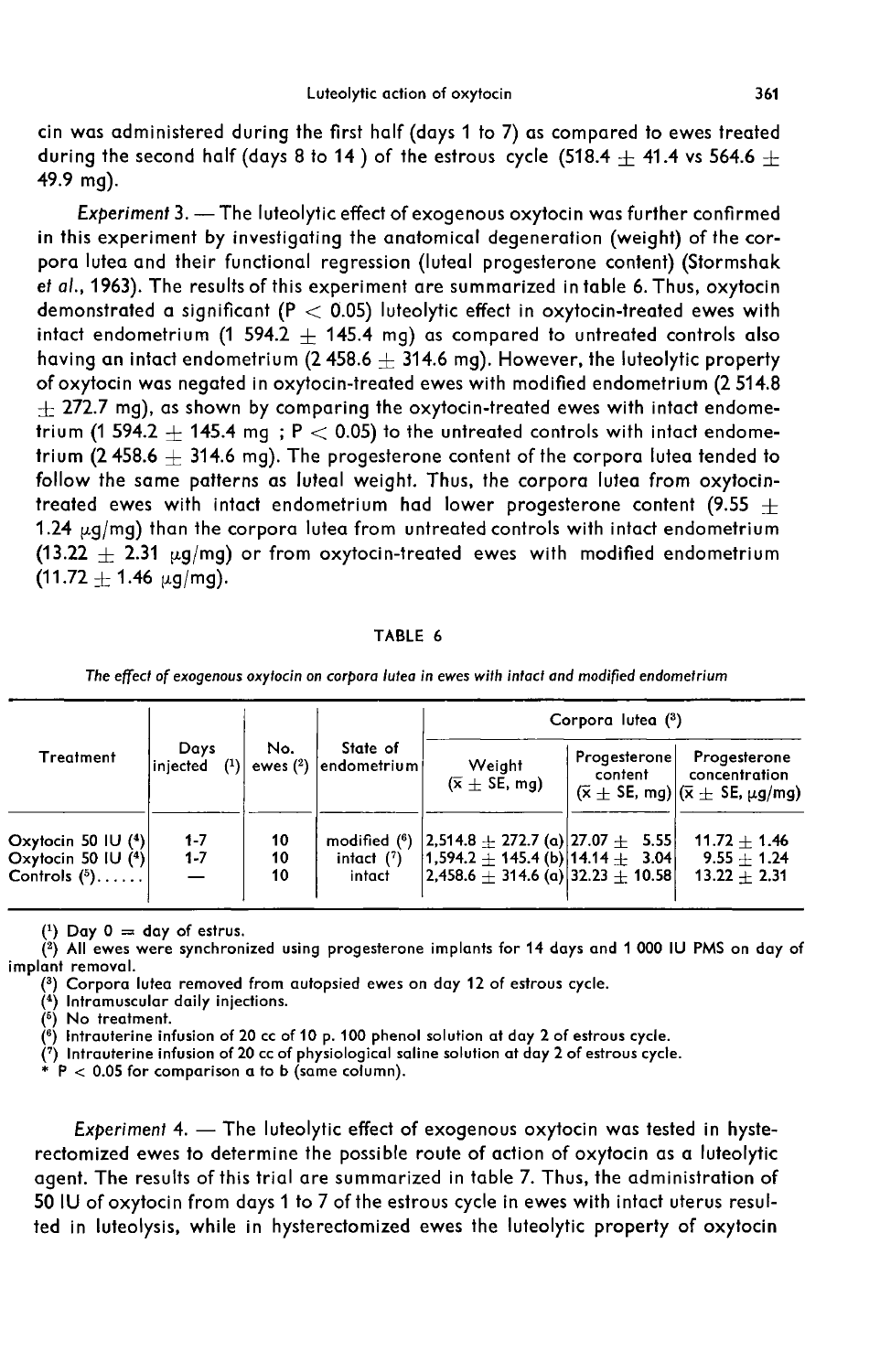was negated (806.4  $\pm$  86.8 vs 1 380.0  $\pm$  189.6 mg ; P  $<$  0.05). The substitution of the uterus, the source of the luteolytic agent (Goding, 1974), by PGF $_{\rm z \alpha}$  -tham caused corpus luteum lysis as compared to hysterectomized everythe infection of the directom sequence of the luteolytic agent (Goding, 1974), by PGF<sub>2x</sub>-tham caused corpus luteum lysis as compared to hysterectomized ewes (446.1  $\pm$  11 189.6 mg ; P  $<$  0.05) and to oxytocin-treated ewes with intact uterus (446.1  $\pm$  112.3 vs  $806.4 + 86.8$  mg).

### TABLE 7

The effect of oxytocin and  $PGF_{2\alpha}$  on corpus luteum in intact and hysterectomized ewes

| <b>Treatment</b>                                                 | Days<br>injected $(1)$ | Day of<br>hysterectomy $(1)$ | Corpus luteum<br>weight<br>$(\bar{x} + \text{SE}, \text{mq})$ | No.<br>ewes $(3)$ |
|------------------------------------------------------------------|------------------------|------------------------------|---------------------------------------------------------------|-------------------|
| Oxytocin 50 IU $(4)$                                             | 1-7                    |                              | $806.4 + 86.8$                                                |                   |
| Oxytocin 50 IU $(4)$                                             | $1 - 7$                |                              | $1,380.0 + 189.6$                                             |                   |
| PGF <sub>2<math>\alpha</math></sub> -tham 25 mg ( <sup>5</sup> ) | 10                     | 8                            | $446.1 + 112.3$                                               | 8<br>8            |

 $(1)$  Day  $0 = day$  of estrus.

(2) Corpora lutea removed from autopsied ewes on day 12 of estrous cycle.

 $\binom{3}{2}$  All ewes were synchronized using progesterone implants for 14 days.

(4) Intramuscular daily injections.

(5) One intramuscular injection.

## Discussion.

The administration of 50 IU of oxytocin to ewes resulted in corpus luteum regression whether injection was carried out during the first (days 1 to 7) or the second (days 8 to 14) half of the estrous cycle. However, a tendency for greater luteal regression was observed when oxytocin was injected during the first half of the cycle. It is somewhat surprising that cycle shortening was observed in only 2 out of 8 ewes. However, a comparable observation was reported by Milne (1963), who found that neither the dosage level of oxytocin (15 to 50 IU) nor the time of commencement of treatment after estrus (1 to 4 days) affected estrous cycle length within the normal limits of 14 to 19 days in 7 ewes of the Merino breed, although the corpora lutea on day 8 of the cycle appeared to be degenerate upon histological examination. Contrary to this report, Dobrowolski (1973) observed that 50 IU of oxytocin injected on days 3 to 5 of the cycle in 11 Merino ewes shortened the estrous cycle by 0.96  $\pm$  0.21 days; this was regarded as significant. Experiments in cows treated with oxytocin during the first halft of the cycle demonstrated evident luteal regression (Armstrong and Ha nsel, 1959 ; Harms and Malven, 1969 ; Auletta et al., 1972), although the estrous cycle length was sometimes normal (Simmons and Hansel, 1964). The explanation of the normal estrous cycle length with regressed corpora lutea in cattle was that luteal progesterone concentration was higher than the critical level (20  $\mu$ g/mg), below which the cows showed precocious estrus (Simmons and Hansel, 1964). Therefore, it seems possible that precocious estrus in oxytocin-treated ewes could be related to the degree of luteal regression.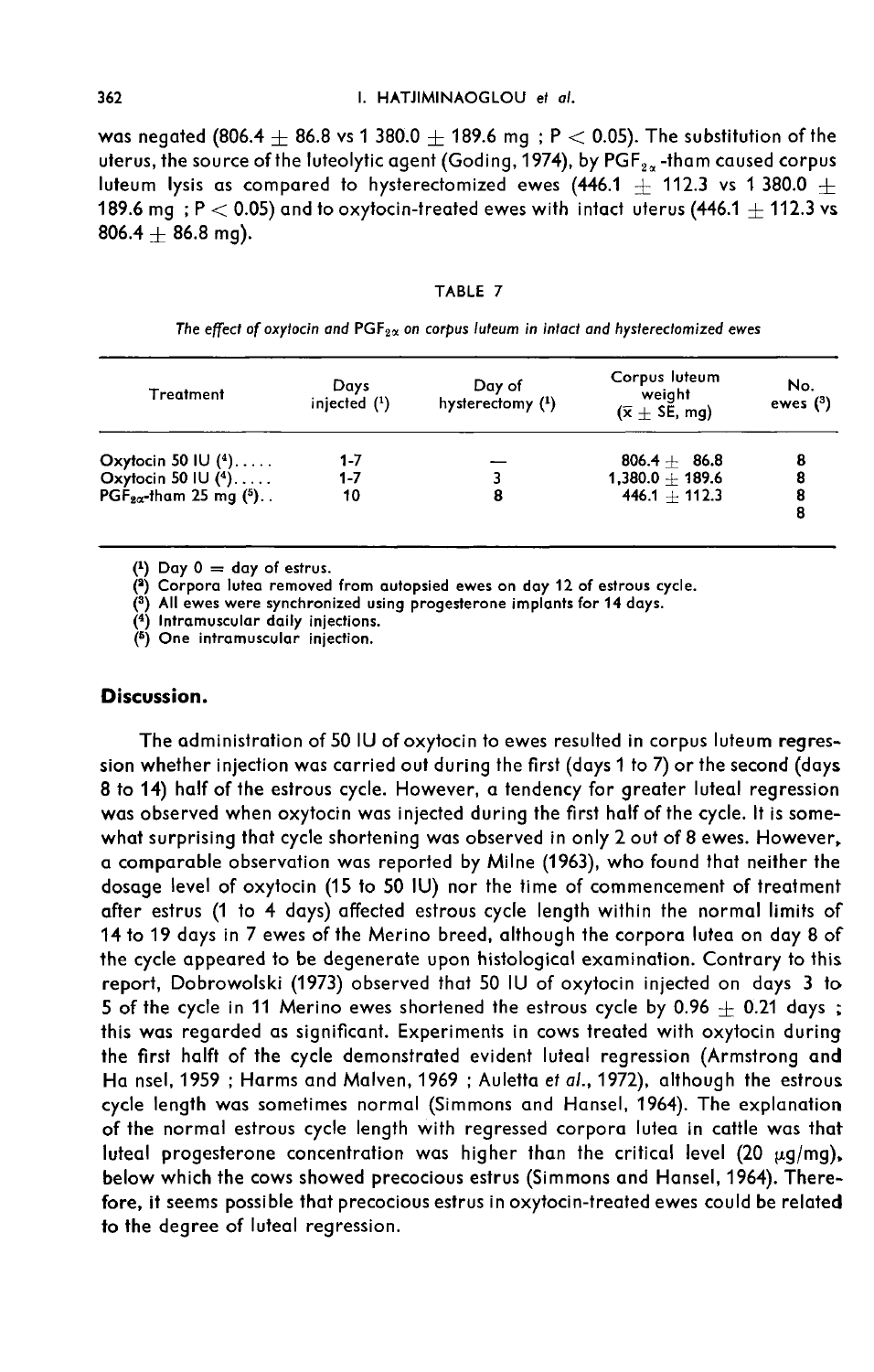There may be several modes of oxytocin action responsible for luteal regression when a high dose of the hormone (50 IU) is administered. However, the fact that oxytocin loses its luteolytic effect in endometrium-modified ewes or in hysterectomized ewes strongly suggests that the pharmacological dose of this hormone exerts its luteolytic action through the endometrium, probably by influencing the synthesis and/or the release of uterine luteolytic agent, rather than directly on the ovary and/or the hypothalamo-pituitary axis. This is in agreement with recent reports by Sharma and Fitzpatrick (1974) and Roberts et al. (1975) showing that exogenous oxytocin in ewes caused a pronounced release of  $PGF_{2\alpha}$  from the uterus. Recently, Chan (1977) demonstrated that exogenous oxytocin induces enhanced PG synthesis and release from the non-pregnant as well as from the parturient uterus of rats. Moreover, the amount of released  $PGF_{2\alpha}$  appeared to depend more on the priming dose of estrogen, which sensitizes the uterus to oxytocin action, than on the challenging dose of oxytocin. Further experiments in cows (Newcomb, 1977) indicate that the release of PGF from the uterus, after oxytocin treatment, is not the result of myometrial contractions, but that it might be of metabolic origin (such as synthesis from precursors) because of the prolonged release of PGF from the uterus after a single oxytocin infusion.

# Conclusions.

The conclusions draw from the results of the present study are the following : 1. the administration of 50 IU of oxytocin daily does not seem to apparently decrease the length of the estrous cycle in milking ewes;

2. the administration of 50 IU of oxytocin daily from days 1 to 7 or from days 8 to 14 results, however, in luteal regression, appraised from the reduction of luteal weight and luteal progesterone content ;

3. endometrial destruction or uterine ablation negates the luteolytic effect of exoge nous oxytocin.

The last conclusion strongly supports the hypothesis that the luteolytic effect of an exogenous pharmacological dose of oxytocin is exerted through the uterineovarian axis, probably by inducing synthesis and /or release of the uterine luteolytic agent from the endometrium.

> Reçu en mars 1978. Accept6 en octobre 1978.

Acknowledgments. - The authors are grateful to Dr. W. C. Foote, Professor of Animal Science, Utah State University, Logan, 84322, Utah, USA, for performing the RIA of progesterone. PGF<sub>2x</sub>-tham was generously supplied by Dr. J. W. Lauderdale, Upjohn Co., Kalamazoo, Michigan, 49001, USA.

Résumé. Nous avons étudié l'effet de l'ocytocine exogène sur la longueur du cycle estrien et la lyse du corps jaune, en utilisant 111 brebis au cours de 4 expériences. L'expérience 1 montre que la longueur du cycle estrien n'est pas réduite significativement dans le lot des animaux traités à l'ocytocine ; cependant, 2 sur 8 présentèrent un nouvel estrus 6 jours après le premier. L'expérience 2 montre clairement (p  $<$  0,05 la propriété lutéolytique de 50 Ul d'ocytocine si on les administre du 1<sup>er</sup> au 7<sup>e</sup> jour du cycle. Les expériences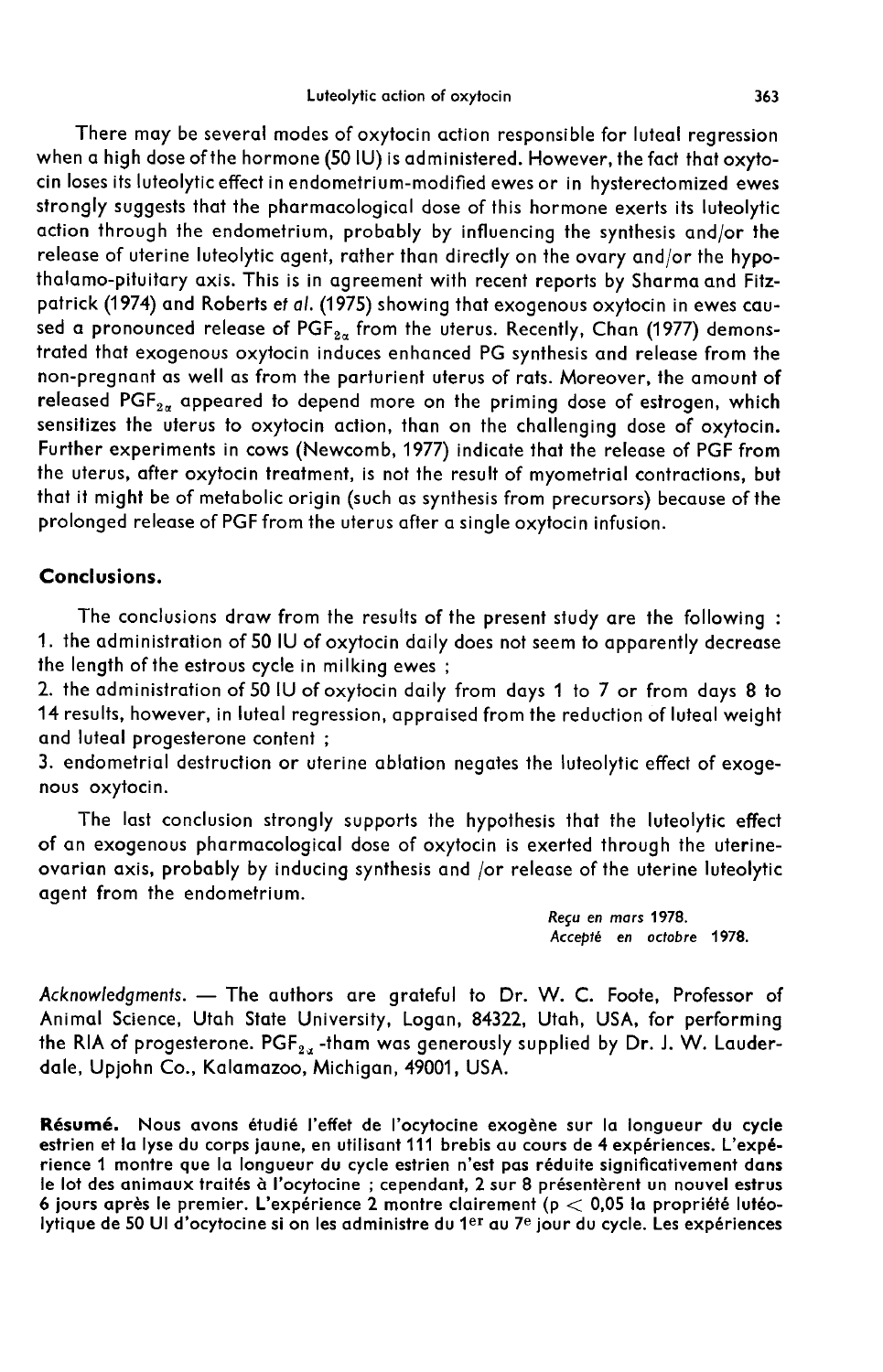3 et 4 montrent que la destruction de l'endomètre ou l'ablation de l'utérus annulent la propriété lutéolytique de l'ocytocine. On peut conclure que l'administration quotidienne de 50 Ul du 1<sup>er</sup> au 7<sup>e</sup> jour du cycle entraîne la lyse du corps jaune chez les brebis et que l'action lutéolytique de l'ocytocine s'exerce par l'endomètre.

### References

- ALIFAKIOTIS T., 1973. Studies on corpus luteum function in sheep. Utah State Univ., Logan, Utah, U.S.A. Ph. D : Thesis.
- ALIFAKIOTIS T. A., 1977. The effects of estradiol-17 $\beta$ , progesterone, and PGF<sub>2a</sub>-tham on corpora lutea in ewes with intact and partially destroyed endometrium. Theriogenology, 7, 293-301.
- ANDERSON L. L., BOWERMAN A. M., MELAMPY R. M., 1965. Oxytocin on ovarian function in cycling and hysterectomized heifers. J. anim. Sci., 24, 964-968.
- ARMSTRONG D. T., HANSEL W.. 1959. Alteration of the bovine estrous cycle with oxytocin. J. Dairy Sci., 42, 533-542.
- AULETTA F. J., CURRIE G. N., BLACK D. L.,1972. Effect of oxytocin and adrenergic drugs on bovine reproduction. Acta endocr., 69, 241-248.
- BLACK D. L., DUBY R. T., 1965. Effect of oxytocin, epinephrine and atropine on the oestrous cycle of the cow. *J. Reprod. Fert.*, 9, 3-8.
- CAMEROUN N. W., FOSGATE O. T., 1964. Effects of oxytocin upon the reproductive tract of the lactating bovine. J. Dairy Sci., 47, 79-81.
- CARLSON J., BLACK D. L., 1969. Oxytocin produced changes in the bovine ovary before and after unilateral ovariectomy. J. Reprod. Fert., 20, 39-43.
- CHAN Y. W., 1977. Relationship between the uterotonic action of oxytocin and prostaglandins : Oxytocin action and release of PG-activity in isolated nonpregnant and pregnant rat uteri. Biol. Reprod., 17, 541-548.
- DOBROWOLSKI W., 1973. The effect of oxytocin on the duration of ovine estrous cycle in breeding<br>and anestrus season. Pol. Archiw. Weter., 16, 649-654.
- DONALDSON L. E., HANSEL W., VAN VLECK L. D., 1965. Luteotropic properties of luteinizing hormone and nature of oxytocin induced luteal inhibition in cattle. J. Dairy Sci., 48, 331-337.
- DONALDSON L. E., TAKKEN A., 1968. The effect of exogenous oxytocin on corpus luteum function in the cow. J. Reprod. Fert., 17, 373-383.
- DONALDSON L. E., 1969. Effect of continued daily injections of oxytocin on œstrous cycle length and reproductive tract morphology in the cow. J. Reprod. Fert., 18, 259-263.
- DUNCAN D. B., 1955. Multiple range and multiple F tests. Biometrics, 11, 1-42.
- EDQVIST S., EINARSSON S., GUSTAFSSON B., LINDE C., LINDELL J. 0., 1975. The in vitro and in vivo effects of prostaglandins  $E_1$  and  $E_{2a}$  and of oxytocin on the tubular genital tract of ewes. lnt. J. Fertil., 20, 234-238.
- FOOTE W. C., ALIFAKIOTIS T. A., CALL J. W., 1974. Functioning relationship between endometrium and corpus luteum in the ewe. *J. anim. Sci.*, 39, 207 (abstr.).
- GINTHER O. J., WOODY C. O., MAHAJAN S., JANAKIRAMAN K., CASIDA L. E., 1967. Effect of oxytocin administration on the oestrus cycle of unilaterally hysterectomized heifers. J. Reprod. Fert., 14, 225-229.
- GODING J. R., 1974. The demonstration that PGF<sub>28</sub> is the uterine luteolysin in the ewe. J. Reprod. Fert., 38, 261-271.
- HANSEL W., 1959. Further studies on the regulation of the bovine estrous cycle by oxytocin injections. *J. Dairy Sci.*, 42, 940-941 (abstr.).
- HANSEL W., WAGNER W. C., 1960. Luteal inhibition in the bovine as a result of oxytocin injections, uterine dilatation and intrauterine infusions of seminal and prepuriat fluids. J. Dairy Sci., 43, 796-805.
- HARMS P. G., MALVEN P. V., 1969. Modification of bovine luteal function by exogenous oxytocin and progesterone. J. anim. Sci., 29, 25-29.
- HOPPE R., KARCZEWSKI W., JEDRUCH J., 1969. The effect of oxytocin on the cestrus cycle and fertility in heifers and cows. Medyc. Weter., 25, 165-167.